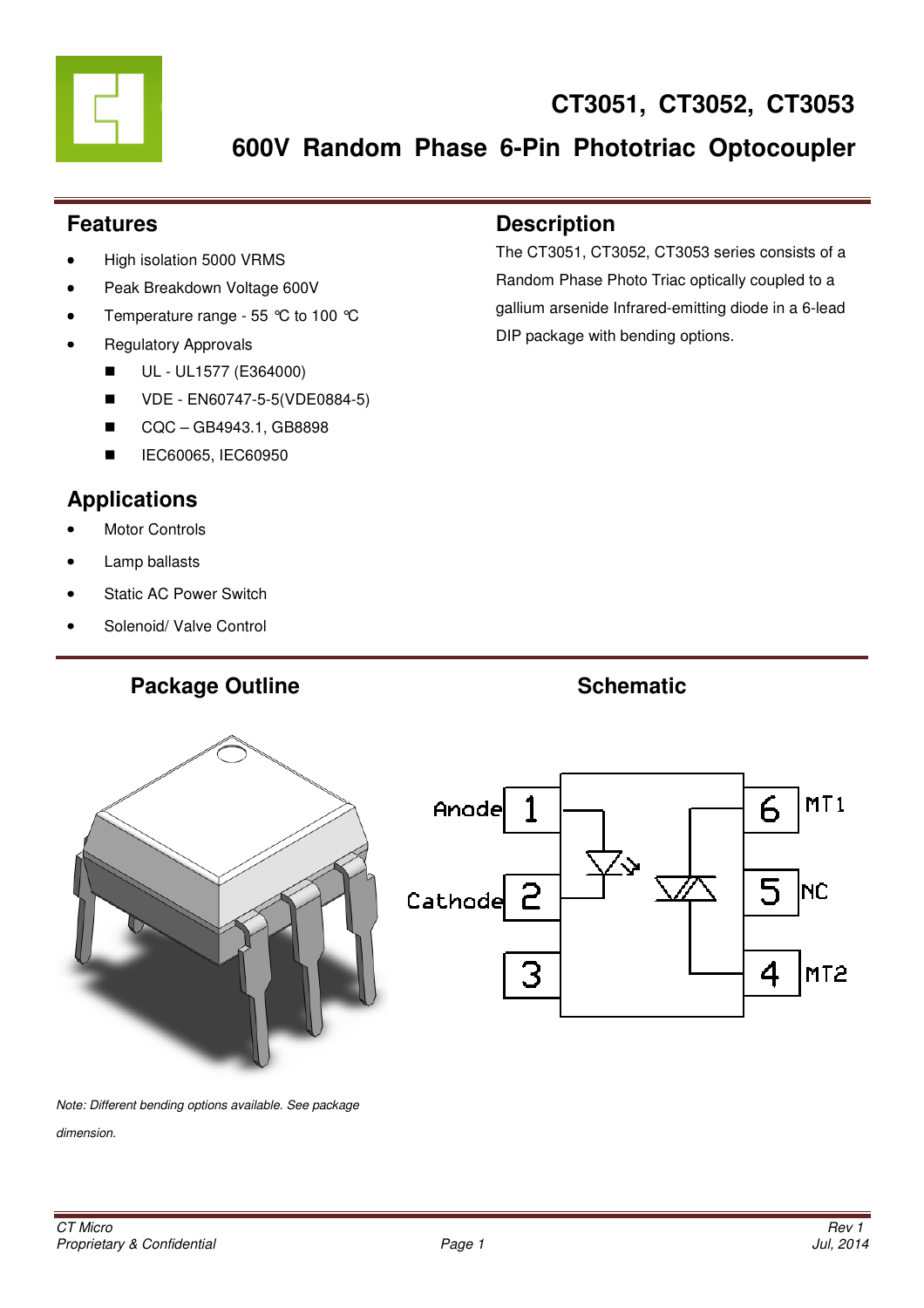

# **Absolute Maximum Rating at 25<sup>o</sup>C**

| <b>Symbol</b>           | <b>Parameters</b>                        | <b>Ratings</b> | <b>Units</b>            | <b>Notes</b> |  |  |
|-------------------------|------------------------------------------|----------------|-------------------------|--------------|--|--|
| <b>V</b> <sub>ISO</sub> | Isolation voltage                        | 5000           | <b>V</b> <sub>RMS</sub> |              |  |  |
| Topr                    | Operating temperature                    | $-55 - +100$   | $\rm ^{o}C$             |              |  |  |
| <b>T</b> stg            | Storage temperature                      | $-55 - +150$   | $\rm ^{o}C$             |              |  |  |
| Tsol                    | Soldering temperature                    | 260            | $\rm ^{o}C$             |              |  |  |
| <b>Emitter</b>          |                                          |                |                         |              |  |  |
| IF.                     | Forward current                          | 60             | mA                      |              |  |  |
| <b>F(TRANS)</b>         | Peak transient current (≤1µs P.W,300pps) |                | A                       |              |  |  |
| $V_{R}$                 | Reverse voltage                          | 6              | V                       |              |  |  |
| $P_D$                   | Power dissipation                        | 100            | mW                      |              |  |  |
| <b>Detector</b>         |                                          |                |                         |              |  |  |
| $P_D$                   | Power dissipation                        | 300            | mW                      |              |  |  |
| <b>VDRM</b>             | Off-State Output Terminal Voltage        | 600            | $\vee$                  |              |  |  |
| <b>I</b> TSM            | Peak Repetitive Surge Current            |                | A                       |              |  |  |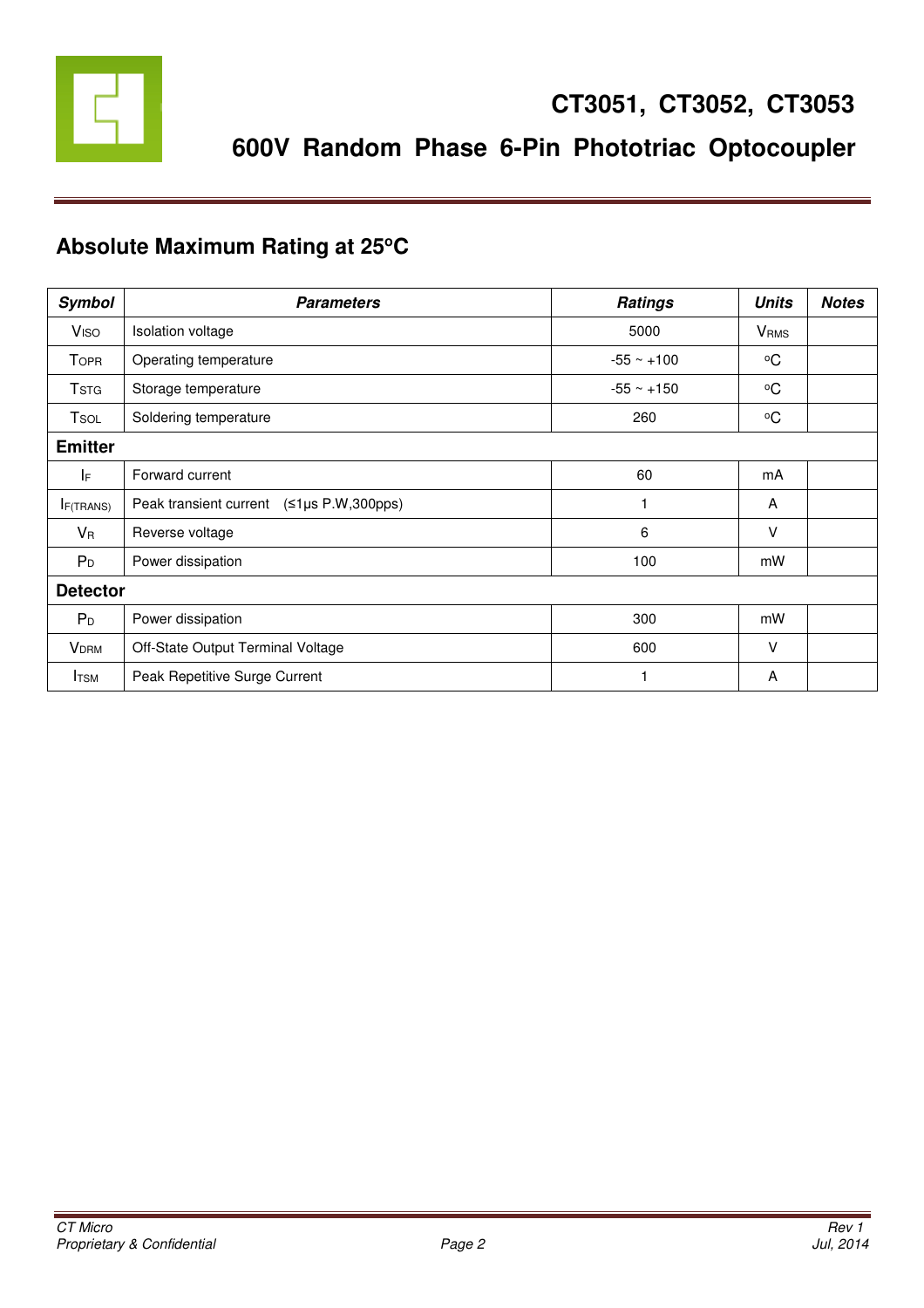

# **Electrical Characteristics**  $T_A = 25 \text{°C}$  (unless otherwise specified)

#### **Emitter Characteristics**

| <b>Symbol</b> | <b>Parameters</b>      | <b>Test Conditions</b> | Min | Typ                      | Max | Units | <b>Notes</b> |
|---------------|------------------------|------------------------|-----|--------------------------|-----|-------|--------------|
| $V_F$         | Forward voltage        | $I_F=10mA$             | -   | $\overline{\phantom{a}}$ | 1.5 | V     |              |
| <b>I</b> R    | <b>Reverse Current</b> | $V_B = 6V$             | -   | $\overline{\phantom{0}}$ | ა   | μA    |              |
| $C_{IN}$      | Input Capacitance      | $f = 1MHz$             |     | 45                       | -   | рF    |              |

#### **Detector Characteristics**

| Symbol          | <b>Parameters</b>     |        | <b>Test Conditions</b>                    | Min  | Typ | Max                      | Units     | <b>Notes</b> |
|-----------------|-----------------------|--------|-------------------------------------------|------|-----|--------------------------|-----------|--------------|
| <b>IDRM</b>     | Peak Blocking Current |        | $I_F = 0mA$ , $V_{DRM} = Rated$ $V_{DRM}$ |      |     | 100                      | nA        |              |
| V <sub>TM</sub> | Peak On-State Voltage |        | $I_F$ Rated $I_{FT}$ , $I_{TM}$ 100mA     |      |     | 2.5                      |           |              |
| dv/dt           | Critical Rate of Rise | CT305X | $VPEAK = 600V$                            | 1000 | -   |                          |           |              |
|                 | off-State Voltage     |        |                                           |      |     | $\overline{\phantom{0}}$ | $V/\mu s$ |              |

#### **Transfer Characteristics**

| <b>Symbol</b>   |                              | <b>Parameters</b> | <b>Test Conditions</b>               | Min                      | Typ                      | <b>Max</b>               | <b>Units</b> | <b>Notes</b> |
|-----------------|------------------------------|-------------------|--------------------------------------|--------------------------|--------------------------|--------------------------|--------------|--------------|
|                 | Input                        | CT3051            | Terminal Voltage = 3V<br>$ITM=100mA$ | $\overline{\phantom{0}}$ | $\overline{\phantom{a}}$ | 15                       |              |              |
| IFT             | Trigger                      | CT3052            |                                      | $\overline{\phantom{a}}$ | $\overline{\phantom{a}}$ | 10                       | mA           |              |
|                 | Current                      | CT3053            |                                      | $\overline{\phantom{a}}$ | $\overline{\phantom{a}}$ | 5                        |              |              |
| Iн              | <b>Holding Current</b>       |                   |                                      | $\overline{\phantom{0}}$ | 250                      | $\overline{\phantom{a}}$ | μA           |              |
| R <sub>IO</sub> | <b>Isolation Resistance</b>  |                   | $V_{\text{IO}} = 500 V_{\text{DC}}$  | $1x10^{11}$              | $\overline{\phantom{a}}$ |                          | Ω            |              |
| Co <sub>o</sub> | <b>Isolation Capacitance</b> |                   | $f = 1$ MHz                          | $\overline{\phantom{0}}$ | 0.25                     | $\overline{\phantom{a}}$ | pF           |              |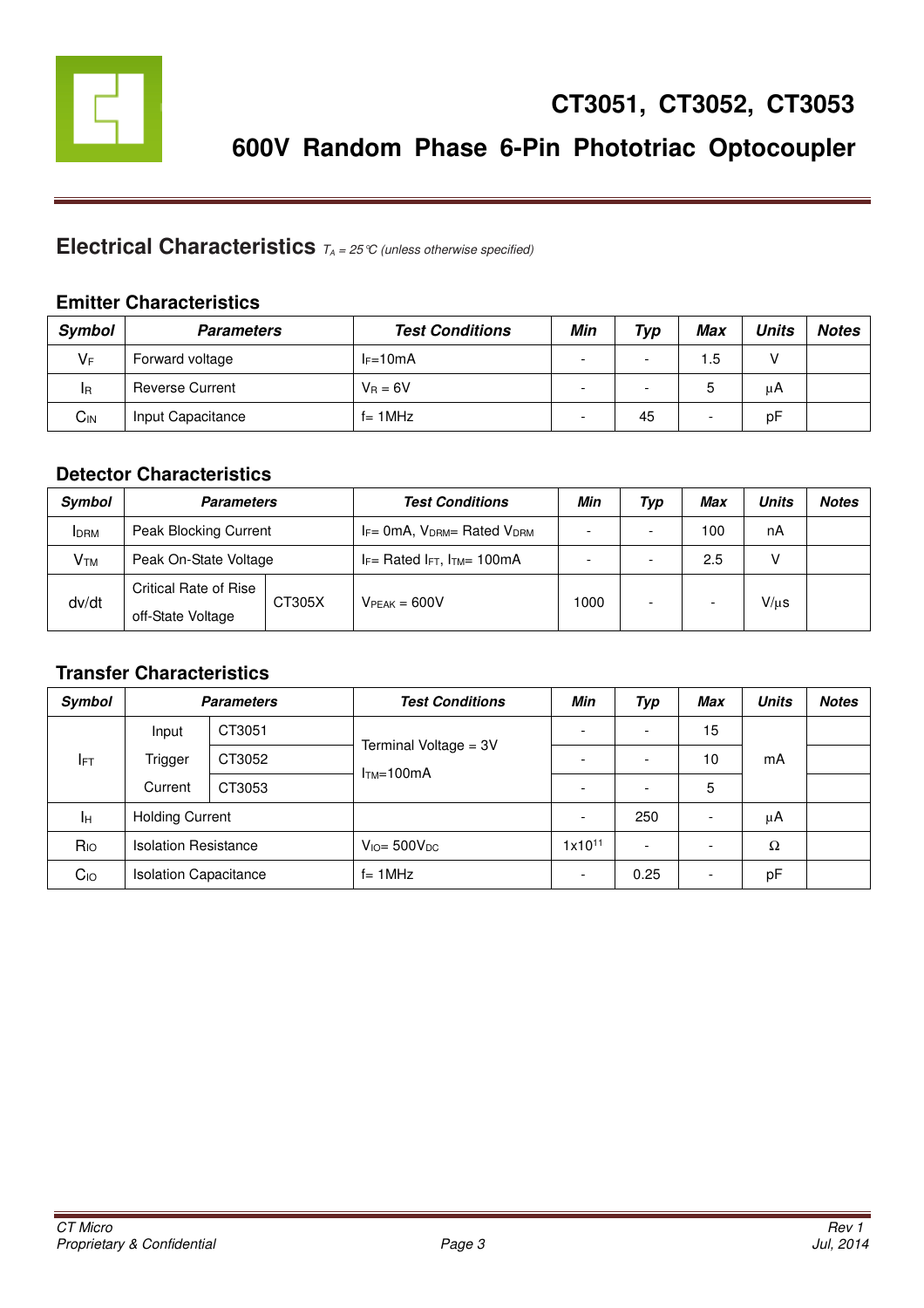

# **Typical Characteristic Curve**



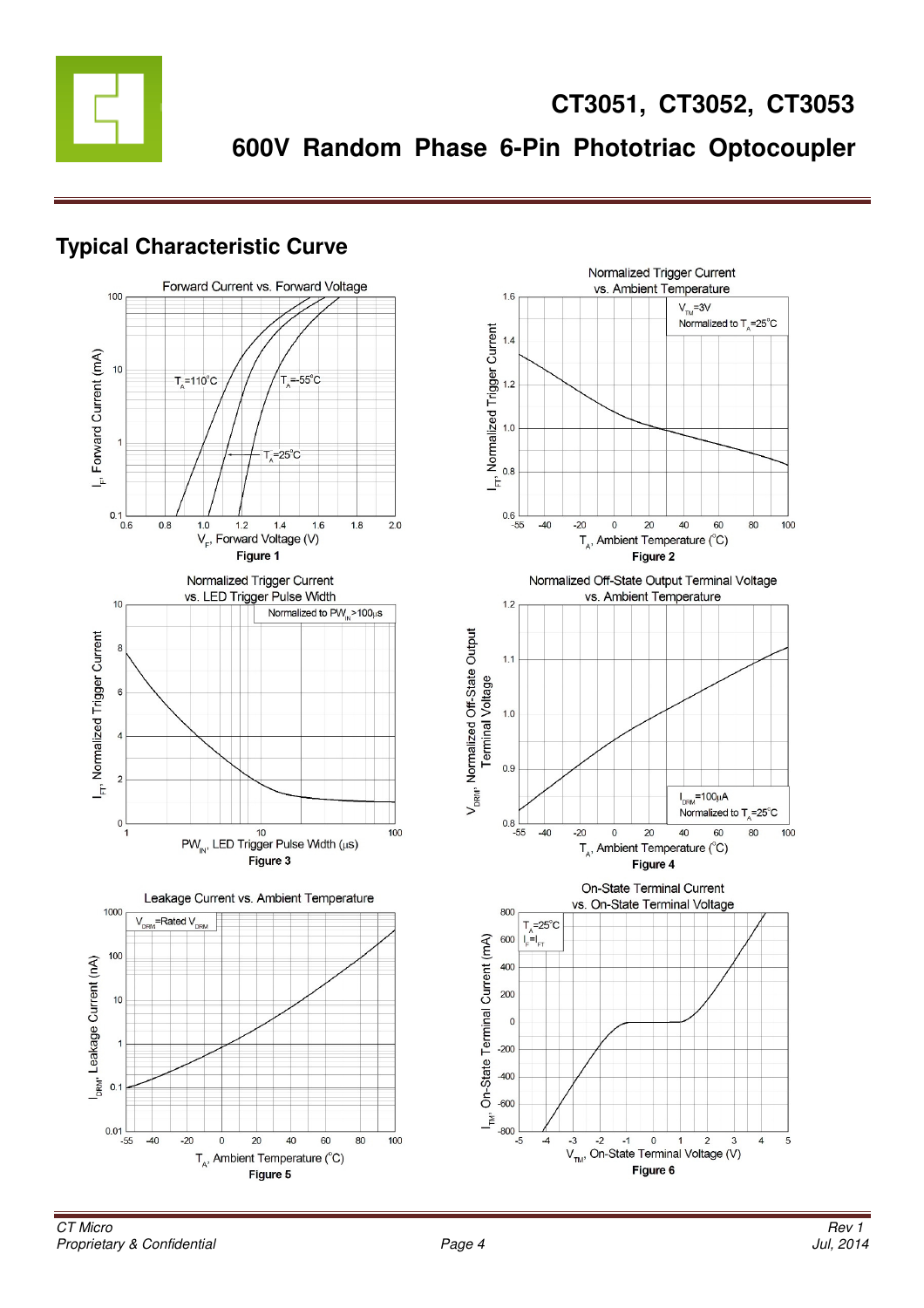

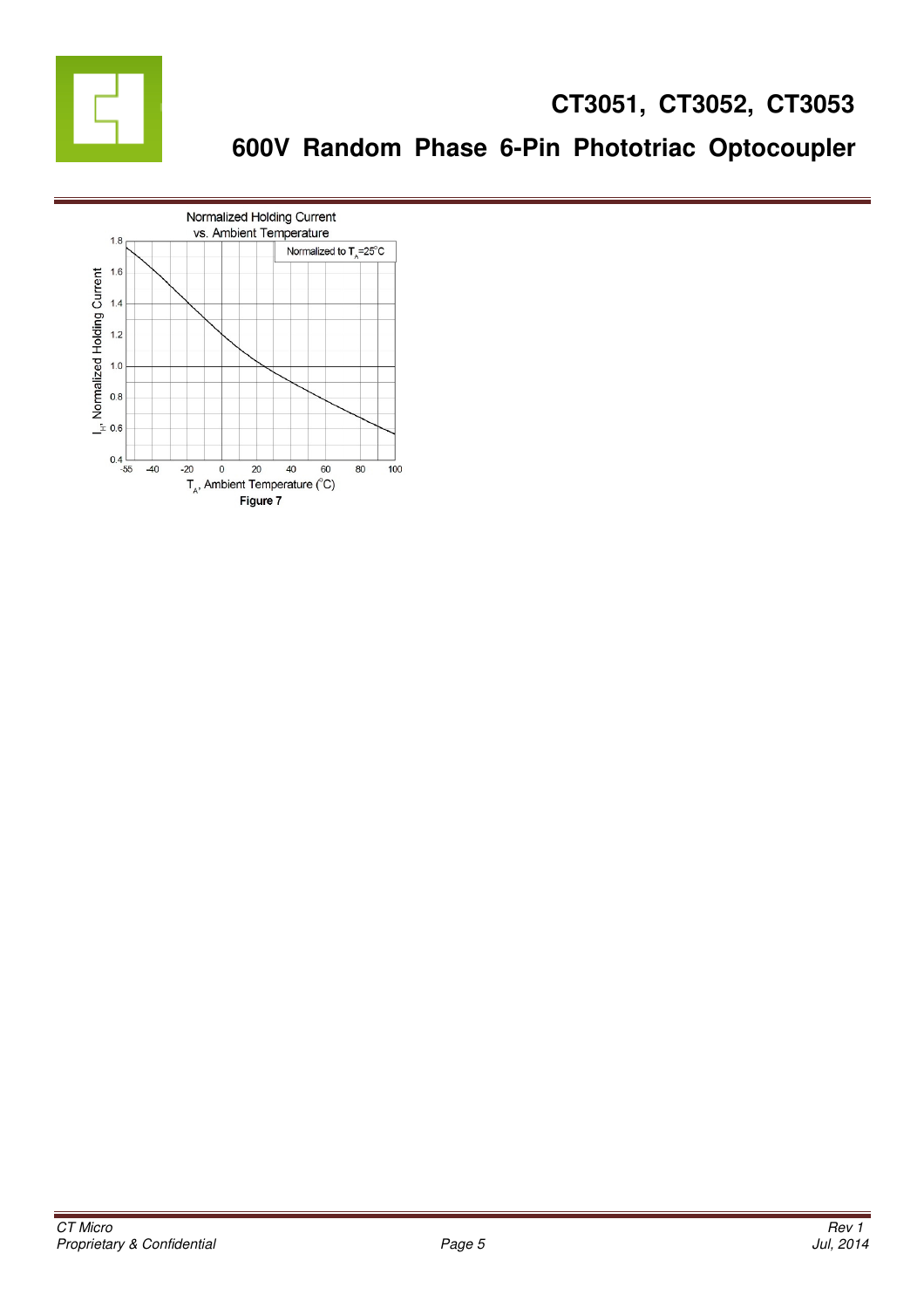

#### **Package Dimension** Dimensions in mm unless otherwise stated

#### **Standard DIP – Through Hole**



#### **Wide Lead Forming – Through Hole (M Type)**

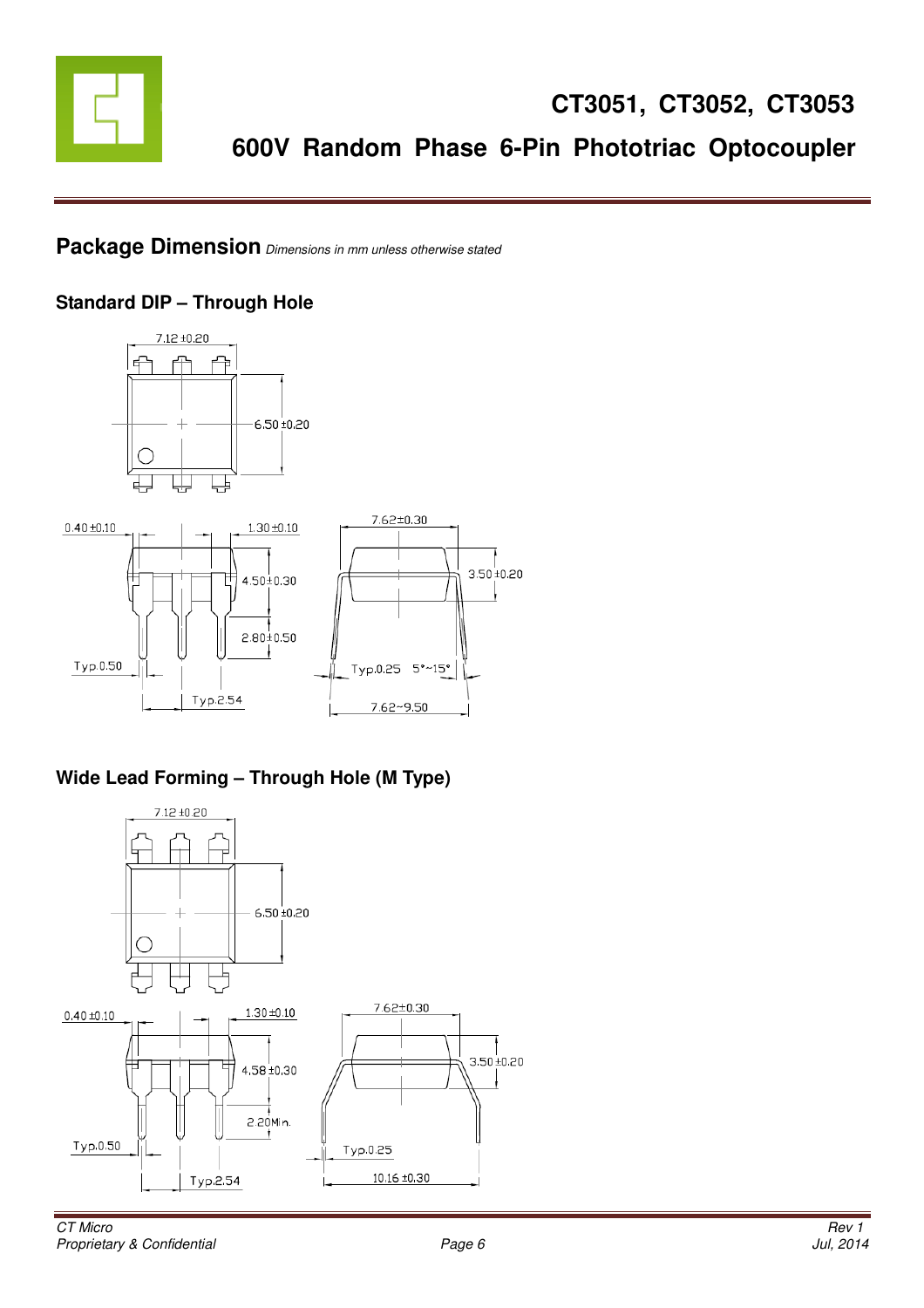

### **Surface Mount Forming (S Type)**



### **Surface Mount Forming (Low Profile) (SL Type)**

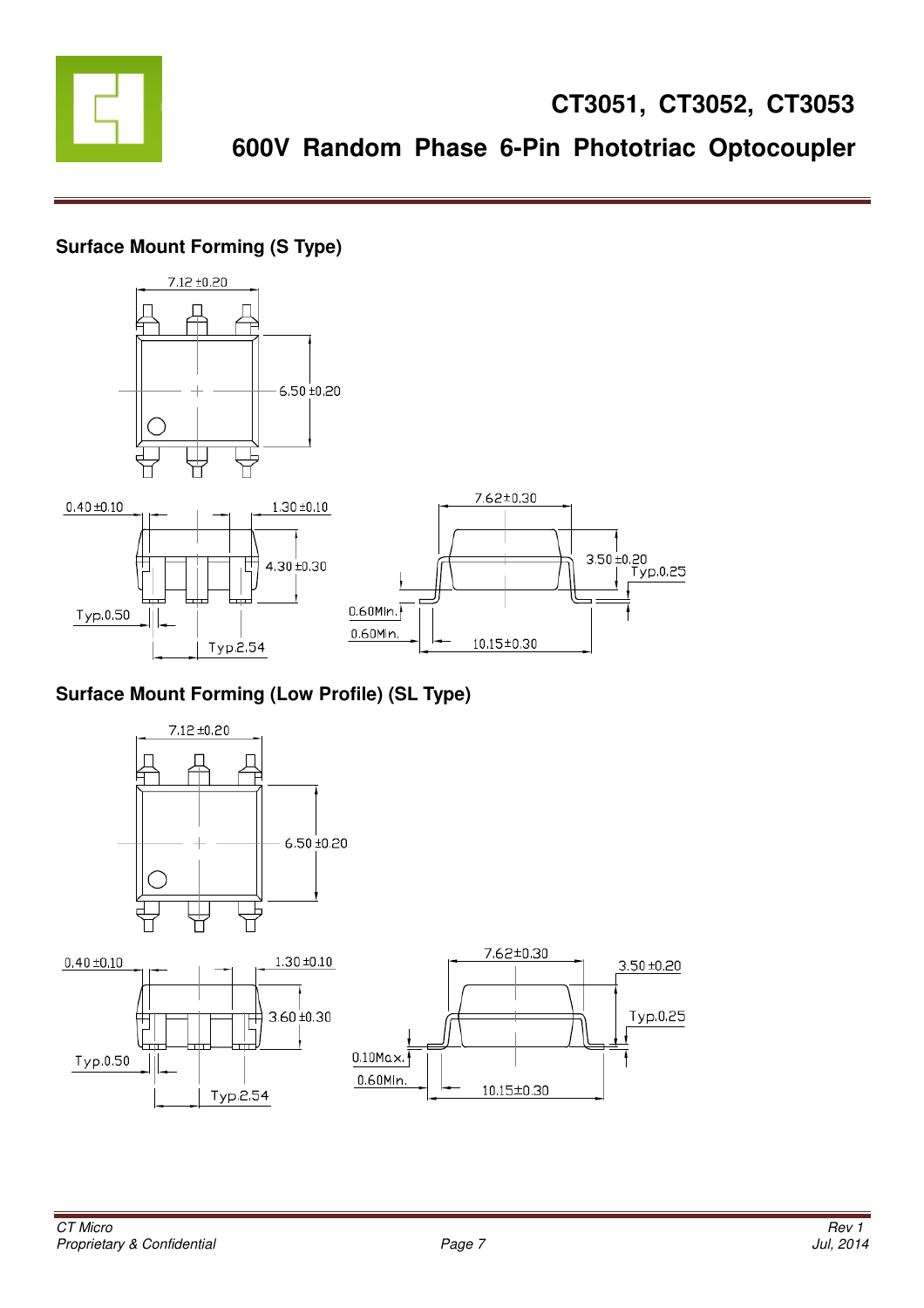



### **Recommended Solder Mask** Dimensions in mm unless otherwise stated

# **Marking Information**

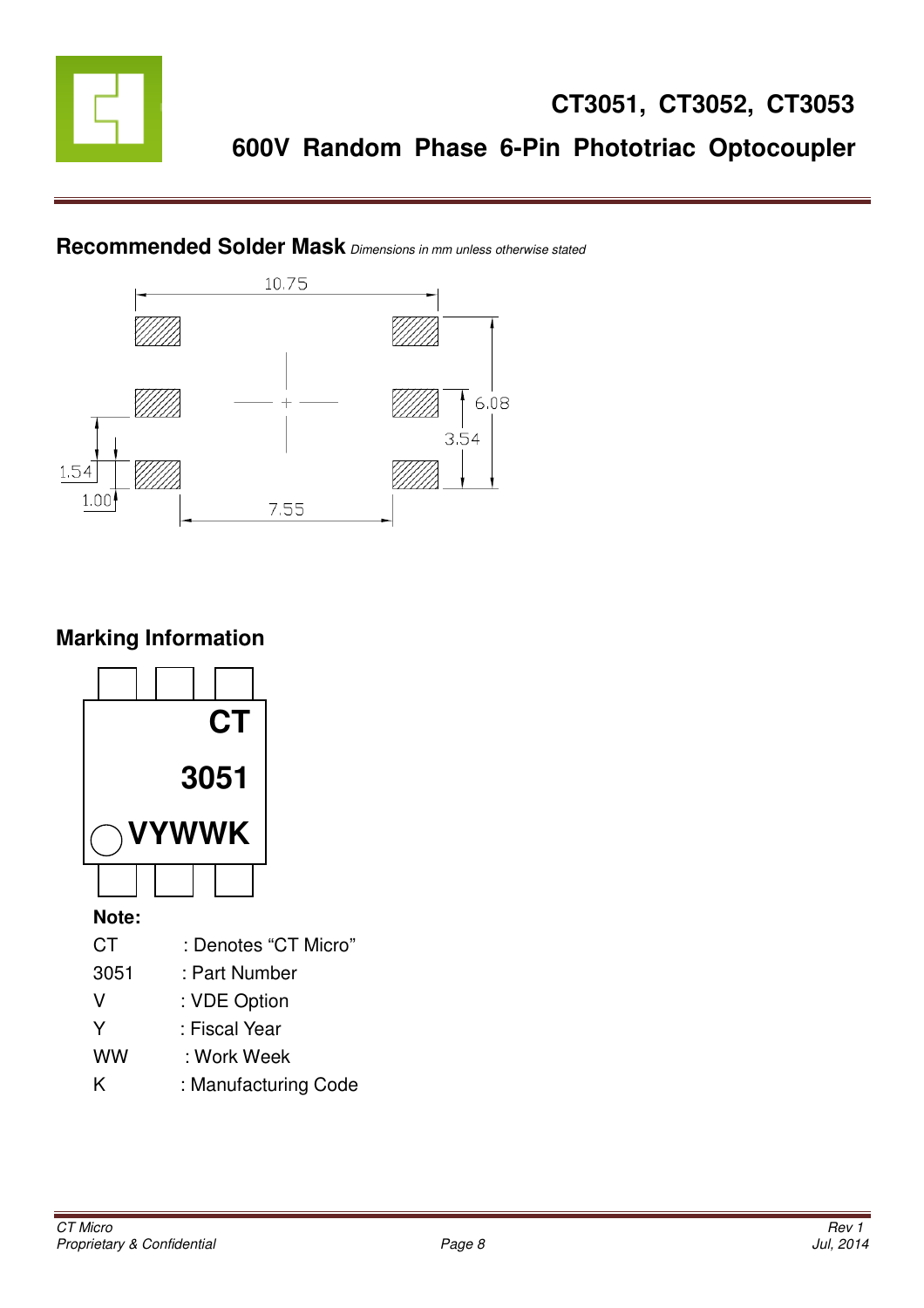

# **Ordering Information**

# CT305X(Y)(Z)-G

 $X = Part No. (X = 1, 2, 3)$ 

 $V = VDE$  Option (V or none)

Y = Lead form option (S, SL, M or none)

 $Z =$  Tape and reel option (T1, T2 or none)

G= Material option (G: Green, None: Non-green)

| <b>Option</b> | <b>Description</b>                                             | Quantity        |
|---------------|----------------------------------------------------------------|-----------------|
| None          | Standard 6 Pin Dip                                             | 50Units/Tube    |
| M             | Gullwing (400mil) Lead Forming                                 | 50Units/Tube    |
| S(T1)         | Surface Mount Lead Forming - With Option 1 Taping              | 1000 Units/Reel |
| S(T2)         | Surface Mount Lead Forming - With Option 2 Taping              | 1000 Units/Reel |
| SL(T1)        | Surface Mount Lead Forming(Low Profile) - With Option 1 Taping | 1000 Units/Reel |
| SL(T2)        | Surface Mount Lead Forming(Low Profile) - With Option 2 Taping | 1000 Units/Reel |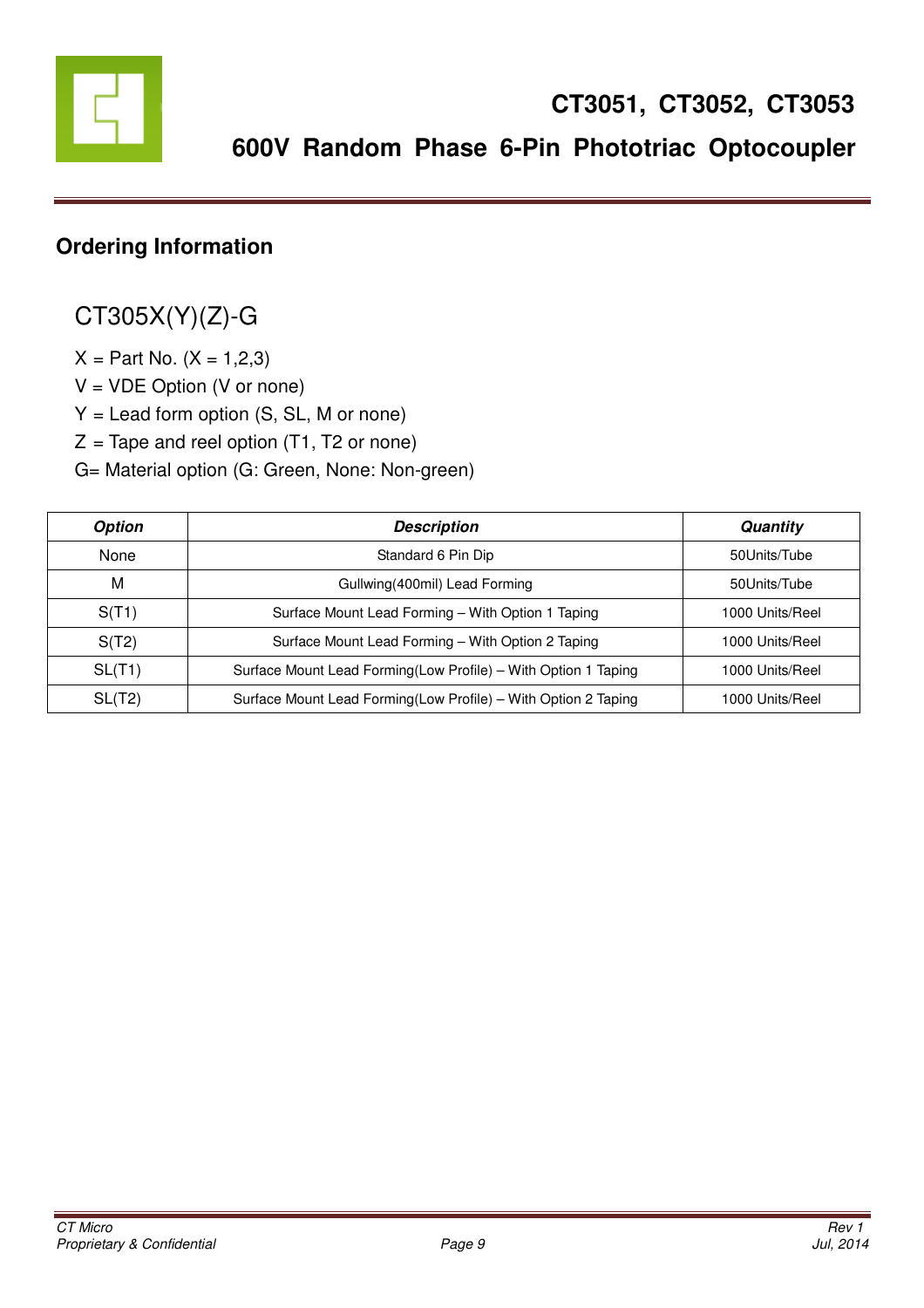

**Carrier Tape Specifications** Dimensions in mm unless otherwise stated

**Option S(T1) & SL(T1)** 



**Option S(T2) & SL(T2)** 

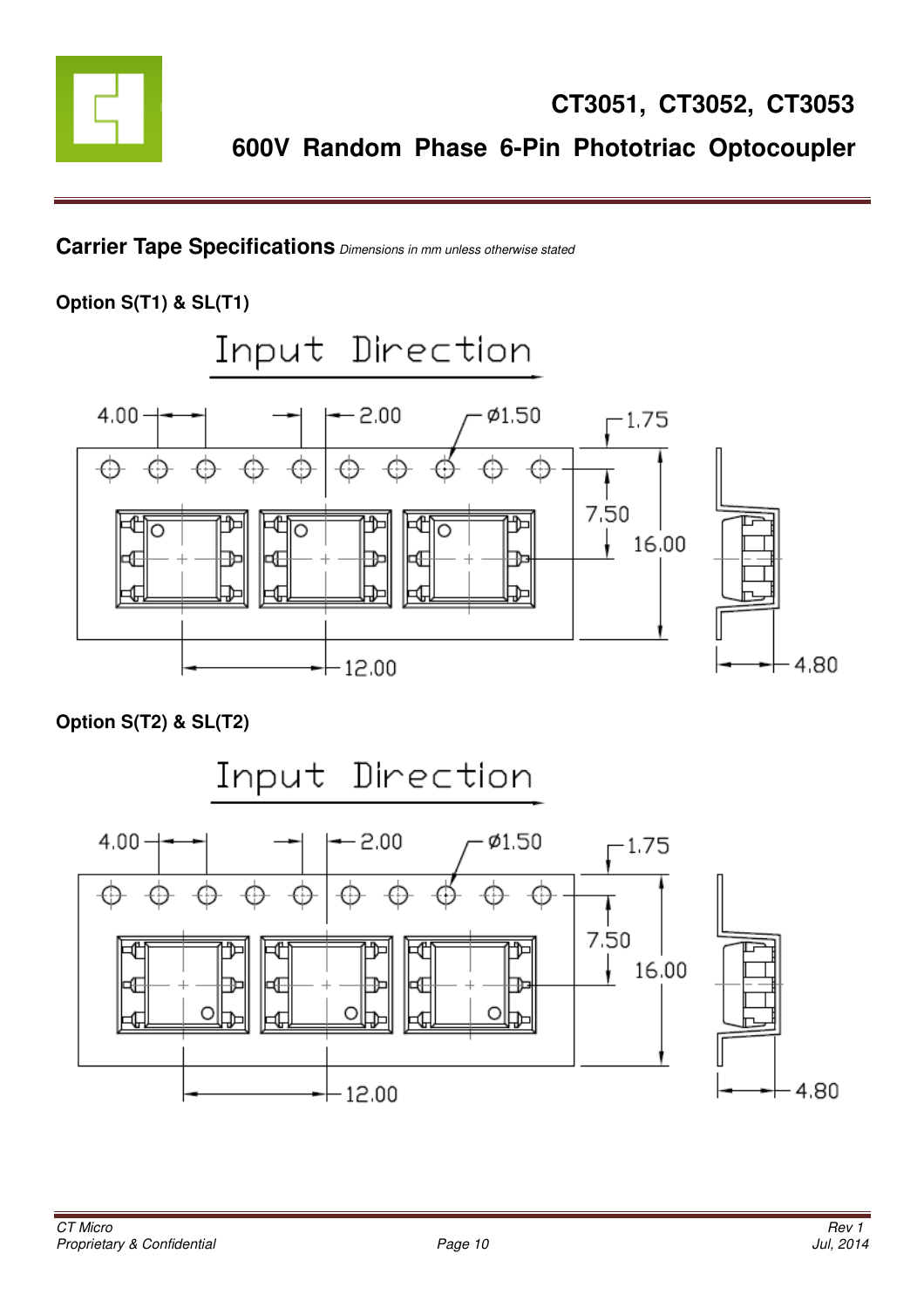

### **Reflow Profile**



| <b>Profile Feature</b>                       | <b>Pb-Free Assembly Profile</b>              |  |  |  |
|----------------------------------------------|----------------------------------------------|--|--|--|
| Temperature Min. (Tsmin)                     | 150 °C                                       |  |  |  |
| Temperature Max. (Tsmax)                     | 200 °C                                       |  |  |  |
| Time (ts) from (Tsmin to Tsmax)              | 60-120 seconds                               |  |  |  |
| Ramp-up Rate $(tL$ to $tP)$                  | 3 °C/second max.                             |  |  |  |
| Liquidous Temperature $(T_L)$                | $217^\circ$ C                                |  |  |  |
| Time $(t_L)$ Maintained Above $(T_L)$        | $60 - 150$ seconds                           |  |  |  |
| Peak Body Package Temperature                | $260^{\circ}C + 0^{\circ}C$ / -5 $^{\circ}C$ |  |  |  |
| Time (t <sub>P</sub> ) within 5 °C of 260 °C | 30 seconds                                   |  |  |  |
| Ramp-down Rate ( $Tr$ to $Tr$ )              | 6 °C/second max                              |  |  |  |
| Time 25 ℃ to Peak Temperature                | 8 minutes max.                               |  |  |  |